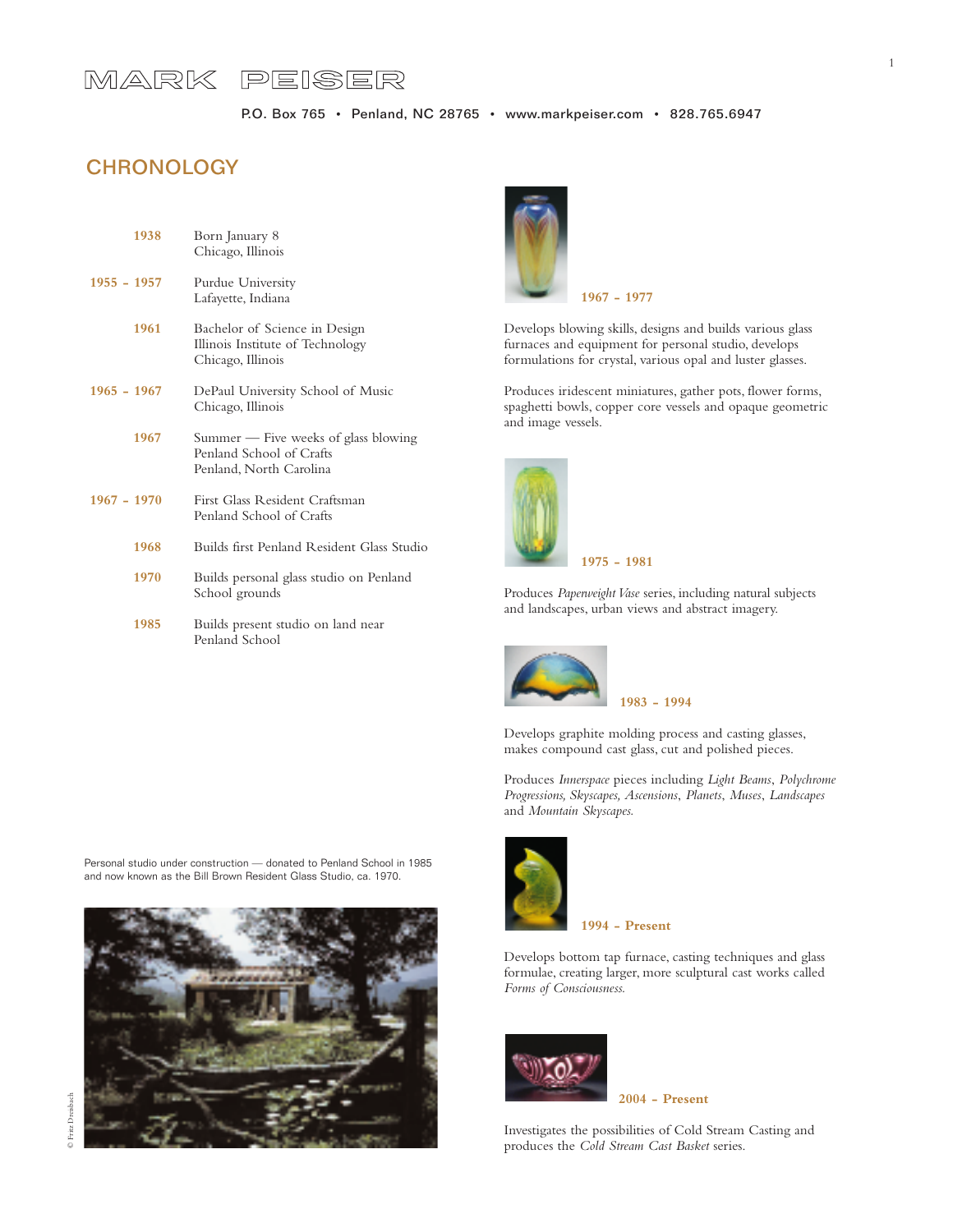# SELECTED VITAE

## **HONORS**

| <b>Art Alliance for Contemporary Glass</b>      |
|-------------------------------------------------|
| Lifetime Achievement in Art                     |
| Made from Glass Award                           |
| <b>Glass Art Society</b>                        |
| Honorary Lifetime Membership Award              |
| The International Exhibition of Glass Craft '95 |
| Kanazawa, Japan — Gold Prize                    |
| The International Exhibition of Glass Craft '90 |
| Kanazawa, Japan — Gold Prize                    |
| <b>American Craft Council</b>                   |
| Honorary Fellow                                 |
| <b>Japan Glass Artcrafts Association</b>        |
| Asahi Shinbun Prize                             |
| Earl W. Bridges Art Park                        |
| Poet-in-Residence                               |
| Lewiston, New York                              |
| National Endowment for the Arts                 |
| Grant                                           |
| Louis Comfort Tiffany Foundation                |
| Grant                                           |
|                                                 |

## **TEACHING**

#### **1968 - Present**

**Alfred University** Alfred, New York **Archie Bray Foundation** Helena, Montana **Connecticut State Teachers' College** New Haven, Connecticut **Haystack Mountain School of Crafts** Deer Isle, Maine **Penland School of Crafts** Penland, North Carolina **Pilchuck Glass Center** Stanwood,Washington **Rochester Institute of Technology's School for American Crafts** Rochester, New York **Sheridan College School of Design** Mississauga, Canada **Toledo Museum of Art** Toledo, Ohio **University of California** Los Angeles, California

## MUSEUM AND CORPORATE COLLECTIONS

**Art Institute of Chicago**, Chicago, Illinois **Asheville Art Museum** Asheville, North Carolina **Birmingham Art Museum** Birmingham,Alabama **Chrysler Museum of Art**, Norfolk,Virginia **Cooper-Hewitt National Design Museum** New York, New York **Corning Museum of Glass**, Corning, New York **Detroit Institute of Arts**, Detroit, Michigan **Fine Arts Museum of the South** Mobile,Alabama **La Galerie Internationale du Verre** Biot, France **Glasmuseum**, Ebeltoft, Denmark **Glaxo Corporation**, Raleigh, North Carolina **Peggy Guggenheim Collection** Venice, Italy **High Museum of Art**, Atlanta, Georgia **Hokkaido Museum of Modern Art** Sapporo, Japan **Hunter Museum of American Art** Chattanooga,Tennessee **Huntington Museum of Art** Huntington,West Virginia **Indianapolis Museum of Art** Indianapolis, Indiana **Koganezaki Crystal Park Glass Museum** Kamo-mura, Shizuoka, Japan **Lannon Foundation**, Palm Beach, Florida **Lucerne Museum of Art**, Lucerne, Switzerland **Milwaukee Art Museum** Milwaukee,Wisconsin **Mint Museum of Craft + Design** Charlotte, North Carolina **Museum of Arts & Design** New York, New York **National Museum of American History Smithsonian Institution** Washington, D.C. **North Carolina National Bank** Winston-Salem, North Carolina **The People's Republic of China** State Gifts presented to Wang Bing Nan by Ambassador John Moors Cabot **Racine Art Museum**, Racine,Wisconsin **R.J. Reynolds Industries** Winston-Salem, North Carolina **Santa Barbara Museum of Art** Santa Barbara, California **J.B. Speed Art Museum**, Louisville, Kentucky **Toledo Museum of Art**,Toledo, Ohio **Tokyo Museum of Modern Art**,Tokyo, Japan **University of Iowa Hospitals and Clinics** Iowa City, Iowa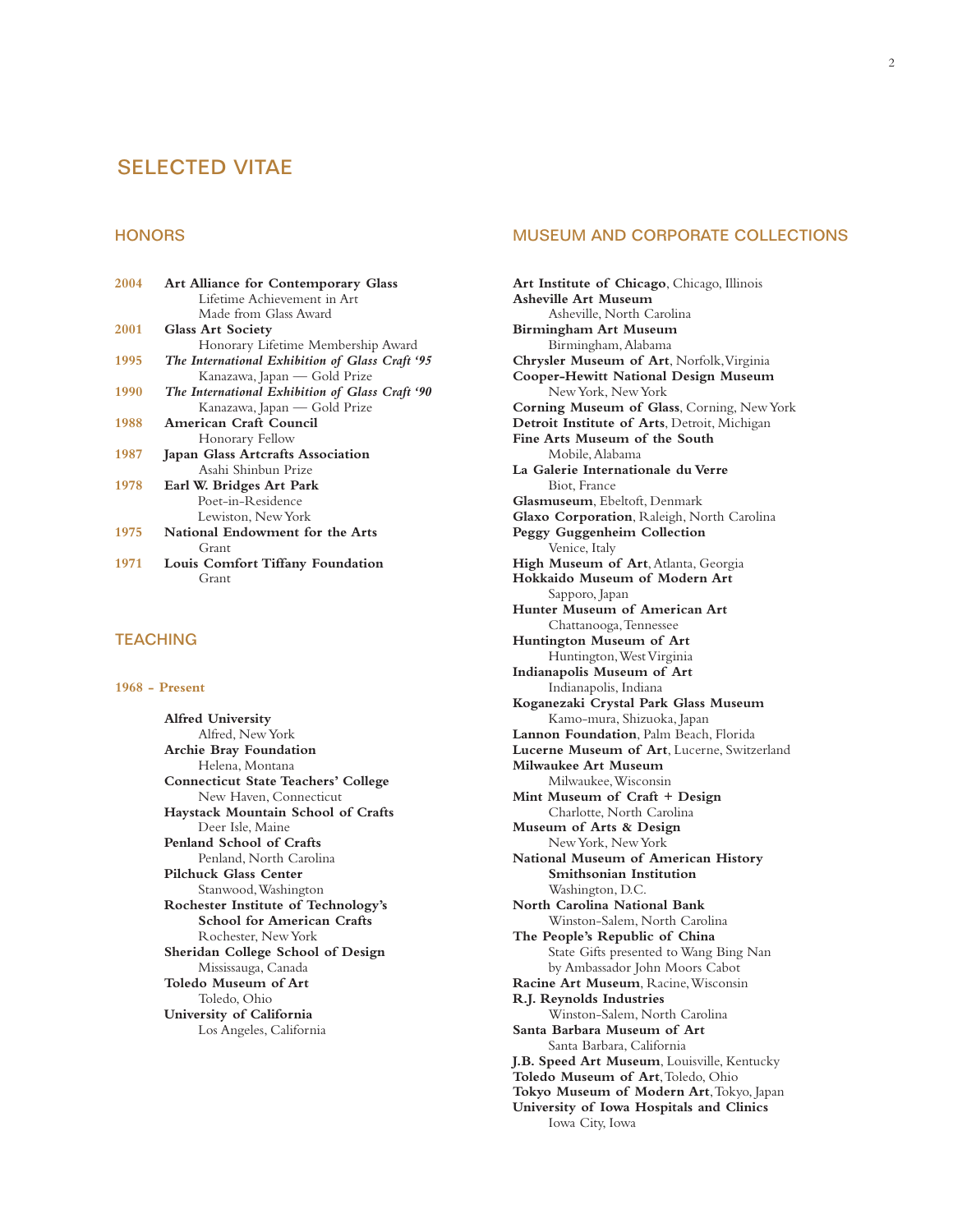## **EXHIBITIONS**

**2006** *Spotlight 2006:American Craft Council South East Regional Juried Exhibition* Kentucky Museum of Art and Craft, Louisville, Kentucky *The 2006 Governor's Executive Mansion North Carolina Craft Exhibition* In association with the Mint Museums of Art, Charlotte, North Carolina **2005** *New Works 2005: Celebrating Recent Gifts to RAM* Racine Art Museum, Racine,Wisconsin *Fall Colors* Blue Spiral 1,Asheville, North Carolina *Commitment:Ten over Ten* Marx-Saunders Gallery, Chicago, Illinois *North Carolina Glass- The Cutting Edge II* Alamance Arts Council, Graham, North Carolina *Western North Carolina's Legacy of Glass* Asheville Arts Council,Asheville, North Carolina **2004** *Museums & Glass:An Exhibition of Glass Masters Featured in Solo Museum Exhibitions in 2004* Marx-Saunders Gallery, Chicago, Illinois *Body:Verrialles 2004*

Galerie International du Verre, Biot, France

#### **2003**

*Looking Within: Mark Peiser,The Art of Glass* Asheville Art Museum,Asheville, North Carolina

#### **2002**

*Contemporary Directions: Glass from the Maxine and William Block Collection* Carnegie Museum of Art, Pittsburgh, Pennsylvania *Sphere,Verriales 2002* Galerie Internationale du Verre, Biot, France *Self and Soul:The Architecture of Intimacy* Asheville Art Museum,Asheville, North Carolina

#### **2001**

*Passionate Collectors: Sonia and Isaac Luski* Gallery of Art & Design, North Carolina State University, Raleigh, North Carolina; Hickory Museum of Art, Hickory, North Carolina; Asheville Art Museum,Asheville, North Carolina

#### **2000**

*An Inaugural Gift,The Founders' Circle Collection* Mint Museum of Craft + Design, Charlotte, North Carolina *A Cast of Thoughts: Mark Peiser* Hope Collection, Santa Fe, New Mexico *2000/2001 Endings and Beginnings:Western North Carolina Millennial Juried Exhibition* Asheville Art Museum,Asheville, North Carolina

## **1999**

*Glass Glorious Glass* Renwick Gallery of the Smithsonian's American Art Museum,Washington, D.C.

#### **1998**

| A Passion for Glass: The Aviva and Jack A. Robinson |
|-----------------------------------------------------|
| <b>Studio Glass Collection</b>                      |
| Detroit Institute of Arts, Detroit, Michigan        |
| <b>Change: Mark Peiser</b>                          |
| Marx-Saunders Gallery, Chicago, Illinois            |
|                                                     |

### **1997**

*Glass Today:American Studio Glass from Cleveland Collections* Cleveland Museum of Art, Cleveland, Ohio *International Contemporary Glass Exhibition*  Hsinchu Cultural Center,Taiwan

### **1996**

*Glass Art 3: The Belkin Collection* Huntington Museum of Art, Huntington,West Virginia; Wustum Museum of Fine Arts, Racine,Wisconsin

## **1995**

*Dancing in a Garden of Light* Museum of York County, Rock Hill, South Carolina Georgia Museum of Art,Athens, Georgia *The International Exhibition of Glass Kanazawa '95* Kanazawa, Japan, Gold Prize, 1995 *Mark Peiser* Blue Spiral 1,Asheville, North Carolina *Mark Peiser* Edgewood Orchard Galleries, Fish Creek,Wisconsin *Glass From North Carolina* Glasmuseum, Ebeltoft, Denmark *A Regional Survey: From Maryland to Louisiana* Asheville Art Museum,Asheville, North Carolina *Twenty-third Annual International Glass Invitational* Habatat Galleries, Pontiac, Michigan (Participated in most of the Habatat Michigan *Invitationals* 1977 - 1995.) *Sculptures,Verriales '95* Galerie Internationale du Verre, Biot, France **1994** *Dancing in a Garden of Light*

Asheville Art Museum,Asheville, North Carolina Columbia Museum of Art, Columbia, South Carolina *Galaxie,Verriales '94* Galerie Internationale du Verre, Biot, France *Contemporary Masterworks of Glass* Habatat Galleries, Pontiac, Michigan *Form and Light: Contemporary Glass from the Permanent Collection* American Craft Museum, New York, New York **1993**

*Mark Peiser* Marx Gallery, Chicago, Illinois *Mark Peiser* Habatat Galleries, Detroit, Michigan *Mark Peiser* Maurine Littleton Gallery,Washington, D.C. *Glass America* Heller Gallery, New York, New York *Tradition and Transformation: A Dialog on North Carolina Craft* Wellington B. Gray Gallery, East Carolina University, Greenville, North Carolina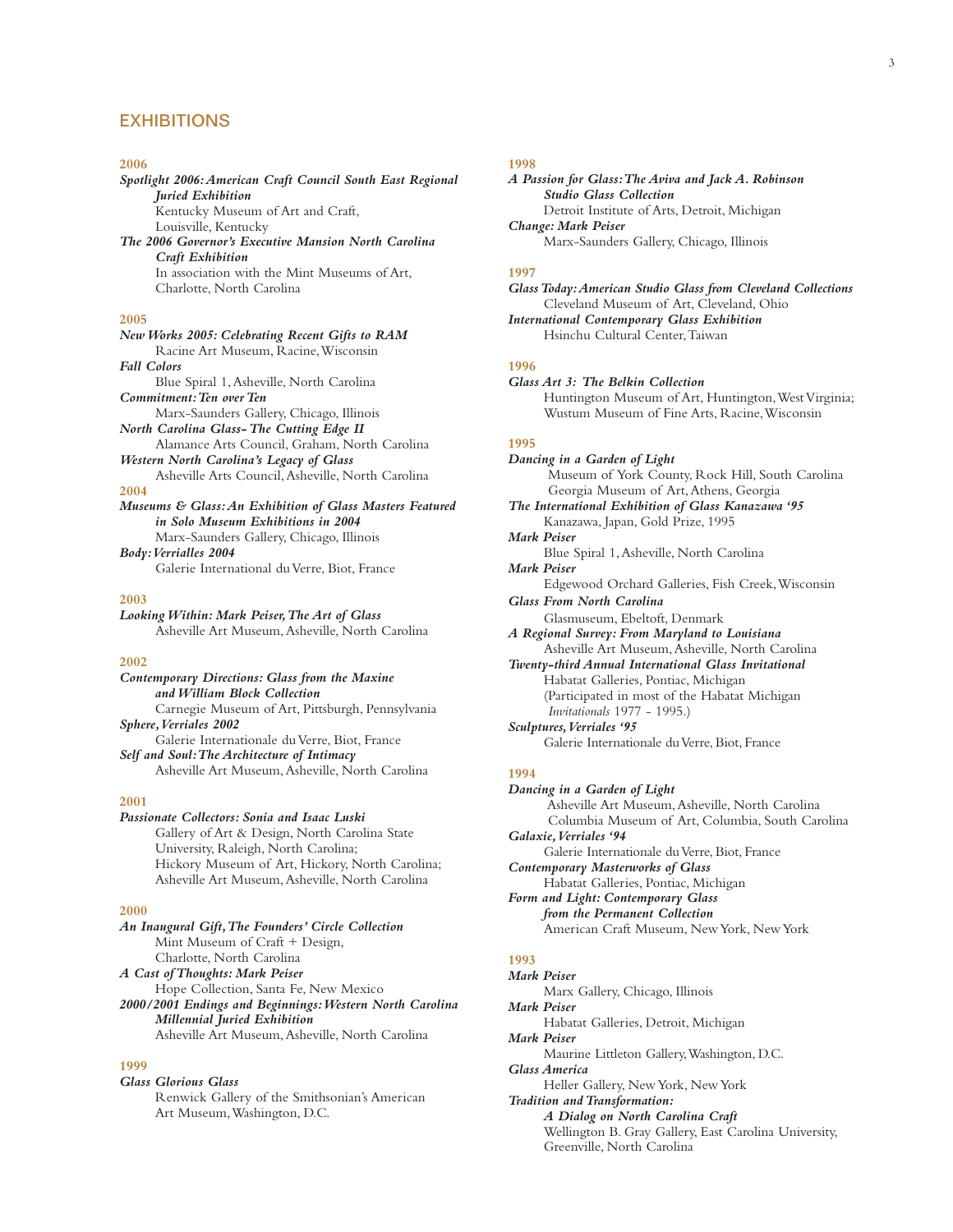## EXHIBITIONS continued

#### **1993** continued

*North Carolina Glass Reunion* Blue Spiral 1,Asheville, North Carolina *Maximize the Minimum: Small Glass Sculpture* Museum of American Glass at Wheaton Village, Millville, New Jersey *Autrement,Verriales '94* Galerie Internationale du Verre, Biot, France *Tiffany to Ben Tré* Milwaukee Art Museum, Milwaukee,Wisconsin *North Carolina Glass* Mint Museum of Art, Charlotte, North Carolina *The Saxe Collection* Toledo Museum of Art,Toledo, Ohio

#### **1992**

*Touch the Sky* The Glass Art Gallery,Toronto, Canada *Mark Peiser: Retrospective* Vesperman Gallery,Atlanta, Georgia *Penland Overlook* Asheville Art Museum,Asheville, North Carolina *Glass From Ancient Craft to Contemporary Art: 1962-1992 and Beyond* The Morris Museum, Morristown, New Jersey *Azur,Verriales '92* Galerie Internationale du Verre, Biot, France

## **1991**

*Mark Peiser* Edgewood Orchard Galleries, Fish Creek,Wisconsin *Glass America 1991* Heller Gallery, New York, New York *Mark Peiser* Maurine Littleton Gallery,Washington, D.C. **1990**

*Masterpieces of American Glass* Leningrad, Moscow and Tallinn, USSR Organized by Corning Museum of Glass *The International Exhibition of Glass Craft '90* Kanazawa Ishikawa, Japan, Gold Prize *North Carolina Glass '90* Western Carolina University, Cullowhee, North Carolina; Hickory Museum of Art, Hickory, North Carolina; Fayetteville Museum of Art, Fayetteville, North Carolina; Craven Arts Council and Gallery, New Bern, North Carolina; Glaxo Inc., Research Triangle Park, North Carolina *Studies in Tranquility: Mark Peiser* Sanske Galerie, Zurich, Switzerland *Mark Peiser* Holsten Galleries, Palm Beach, Florida *Mark Peiser*

The Glass Art Gallery,Toronto, Canada

#### **1989**

*The American Masters*

The Glass Art Gallery,Toronto, Canada *Mark Peiser*

Isetan Department Store, Fine Art Salon, Tokyo, Japan

*Mark Peiser,Yaffa Sikorsky-Todd and Jeffrey Todd* Vesperman Glass Gallery and Studio,Atlanta, Georgia

#### **1989** continued

*National Glass - Hot and Cold* Lane Gallery, San Diego, California *Bellas Artes 1989* Bellas Artes Gallery, Santa Fe, New Mexico *Mark Peiser - Robert Dane* Snyderman Gallery, Philadelphia, Pennsylvania *International Invitational Glass Sculpture Show* Judy Youens Gallery, Houston,Texas

### **1988**

*The International Exhibition of Glass Craft '88* Received Award of Excellence,Kanazawa Ishikawa, Japan *Mark Peiser* Holsten Galleries, Palm Beach, Florida *Mark Peiser* Heller Gallery, New York, New York *Mark Peiser* Edgewood Orchard Galleries, Fish Creek,Wisconsin *Seasons of the Sky - Mark Peiser* The Glass Art Gallery,Toronto, Canada *Past and Present* The Snyderman Gallery, Philadelphia, Pennsylvania *A Generation in Glass Sculpture* Florida State University Gallery & Museum, Bay Harbor Island, Florida *Mark Peiser* Holsten Galleries, Palm Beach, Florida *Mark Peiser* Heller Gallery, New York, New York *American Glass Now '88* Yamaha Gallery,Tokyo, Japan *The Evolving Art Object: Paperweights and Small Glass Sculpture* Signature Fine Arts & American Crafts, Hyannis, Boston and Chestnut Hill, Massachusetts **l987**  *Grand Prix des Metier d'Art 1987* Metiers d'Art du Quebec a Montreal, Montreal, Quebec, Canada *Stillness* Greenhill Center for North Carolina Art, Greensboro, North Carolina *25 Years of Studio Glass 1962-1987* The Glass Art Gallery,Toronto, Canada *Glass '87 in Japan - Quest for New Creation*

Japan Glass Artcrafts Association, Odakyu Department Store Grand Gallery, Shinjuku,Tokyo, Japan

*North Carolina Glass - The Cutting Edge* Craven Arts Council and Gallery, New Bern, North Carolina *Mark Peiser Glass - Art Glass*

Fine Art Salon, Isetan Department Store,Tokyo, Japan *North Carolina's Clear Difference*

City Gallery, Raleigh, North Carolina

*Glass America 1987*

Heller Gallery, New York, New York *American Glass Now '87*

Yamaha Gallery,Tokyo, Japan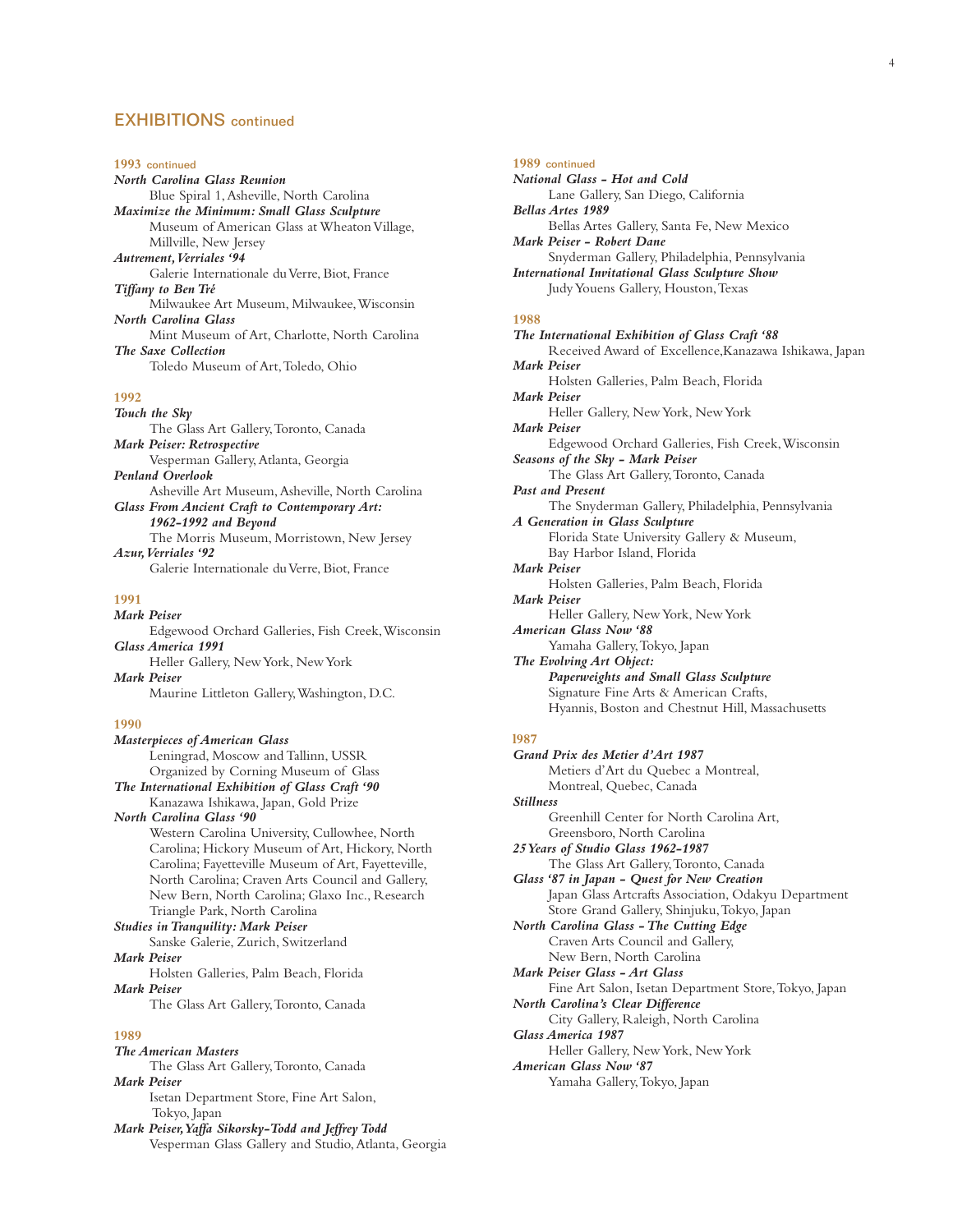## EXHIBITIONS continued

#### **1986**

*New American Glass: Focus 2 West Virginia* Huntington Museum of Art, Huntington,West Virginia *North Carolina Glass '86* Gibbes Gallery, Charleston, South Carolina;Western Carolina University, Cullowhee, North Carolina; Butler Institute of American Art,Youngstown, Ohio *The Penland Experience* Waterworks Gallery, Salisbury, North Carolina; Gaston County Museum of Art and History, Dallas, North Carolina; Milton Rhodes Gallery,Winston-Salem, North Carolina;The Craft Center at North Carolina State University, Raleigh, North Carolina *Inaugural Exhibition* American Craft Museum, New York, New York *American Studio Glass Show* Isetan,Tokyo, Japan *Contemporary American and European Glass from the Saxe Collection* The Oakland Museum, Oakland, California *Mark Peiser* Habatat Galleries, Lathrup Village, Michigan *Mark Peiser* Holsten Galleries, Palm Beach, Florida *Mark Peiser* Elaine Potter Gallery, San Francisco, California *1986 Palm Beach Glass Invitational* Holsten Galleries, Palm Beach, Florida *Contemporary Glass* Louisville Art Gallery, Louisville, Kentucky **1985** *Mark Peiser* Perception Galleries, Houston,Texas *Opening Exhibition Invitational* Habatat Galleries, Bay Harbor Islands, Florida *Mark Peiser* Heller Gallery, New York, New York *Mark Peiser* B.Z.Wagman Gallery, St. Louis, Missouri *Mark Peiser* Kurland/Summers Gallery, Los Angeles, California *World Glass Now '85* Hokkaido Museum of Modern Art, Sapporo, Japan *Mark Peiser* Glass Art Gallery,Toronto, Canada *Mark Peiser* Edgewood Orchard Galleries, Fish Creek,Wisconsin

#### **1984**

*Mark Peiser* Heller Gallery, New York, New York *Glass Today: 1984* Edgewood Orchard Galleries, Fish Creek,Wisconsin *Mark Peiser* Habatat Galleries, Lathrup Village, Michigan *North Carolina Glass '84* Western Carolina University, Cullowhee, North Carolina *Hot Stuff* St. Louis Art Museum, St. Louis, Missouri *Sculptural Glass '84* Elaine Potter Gallery, San Francisco, California *Mark Peiser*

Susan McLeod Gallery,Washington, D.C.

#### **1984** continued

## *Mark Peiser*

Susan McLeod Gallery, Sarasota, Florida *Contemporary Glass:A Decade Apart* Boise Gallery of Art, Boise, Idaho *Glass Now '84* American Arts and Crafts,Tokyo, Japan *Around the World in Glass Invitational* The Glass Art Gallery,Toronto, Canada

## **1983**

*Mark Peiser* Heller Gallery, New York, New York *Mark Peiser* Kurland/Summers Gallery, Los Angeles, California *Mark Peiser* Miller Gallery, Cincinnati, Ohio *Mark Peiser* Contemporary Artisans Gallery, San Francisco, California *Mark Peiser* Glass Art Gallery,Toronto, Canada *Fifth Annual National Glass Exhibition* Contemporary Artisans Gallery, San Francisco, California *Mark Peiser* Holsten Galleries, Palm Beach, Florida *Fine Art Glass, Invitational Exhibition* Columbus College of Art and Design, Columbus, Ohio, (in collaboration with Habatat Galleries)

#### **1982**

*Studio Glass in North America 1962 - 1982* Glass Art Gallery,Toronto, Canada *Glass Invitational* Southeastern Center for Contemporary Art, Winston-Salem, North Carolina *American Glass Art: Evolution & Revolution* Morris Museum of Arts and Sciences, Morristown, New Jersey (in collaboration with Heller Gallery) *Contemporary Blown Glass by Southeastern Artists* Museum of Fine Arts, St. Petersburg, Florida **1981** *American Glass III* Osaka, Japan *Diversity in Glass*

Bergstrom Mahler Glass Museum, Neenah,Wisconsin *Mark Peiser*

Habatat Galleries, Lathrup Village, Michigan *Mark Peiser*

Heller Gallery, New York, New York *Mark Peiser*

Glass Art Gallery,Toronto, Canada

*A Haystack Celebration*

in cooperation with Heller Gallery, New York, New York

*Penland Artists Group Show*

Rochester Institute of Technology, Rochester, New York *Americans in Glass*

Leigh Yawkey Woodson Art Museum,Wausau,Wisconsin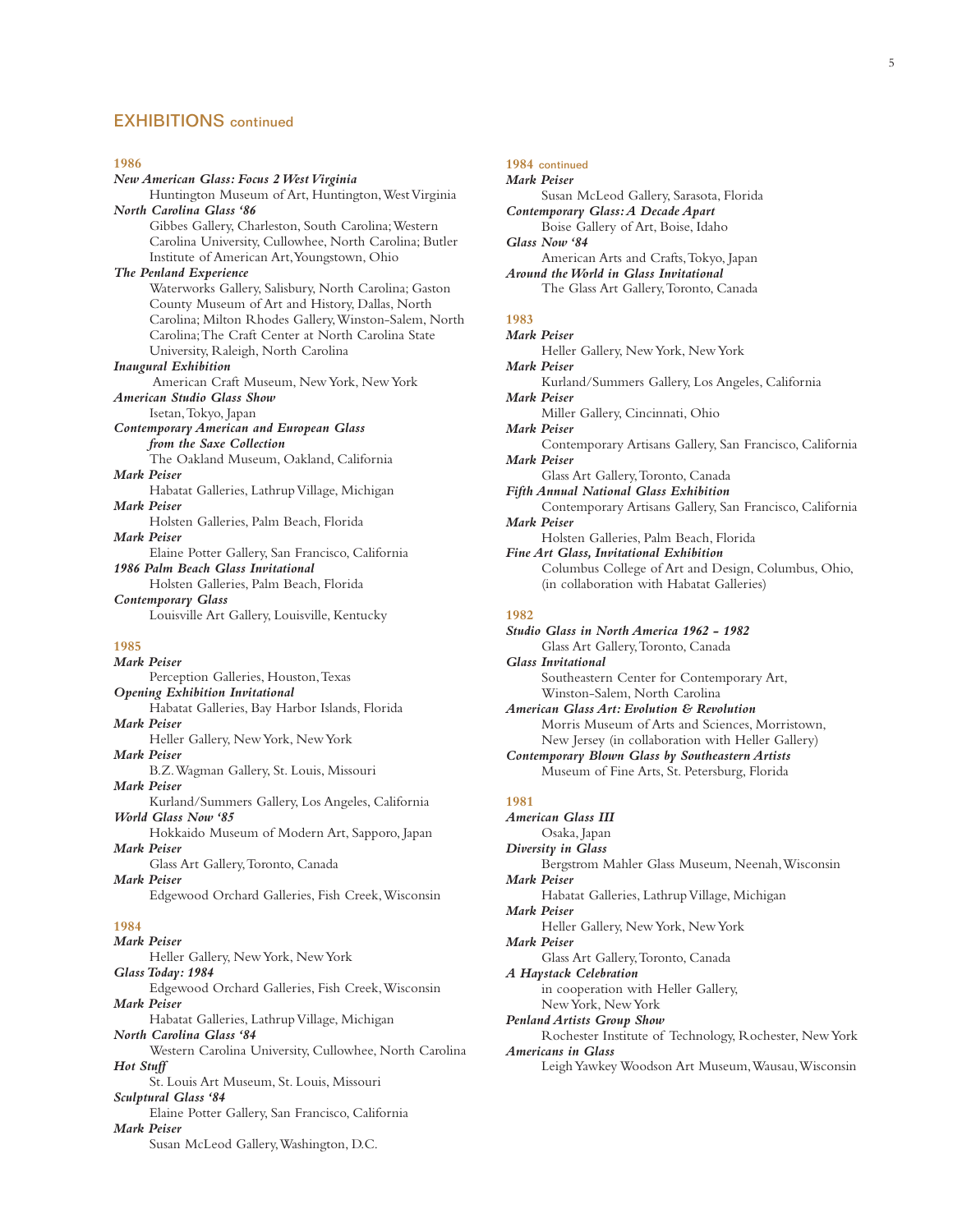## EXHIBITIONS continued

#### **1980**

*Survey of Illinois Glass* Lakeview Museum, Peoria, Illinois *Contemporary Glass* Indiana University Art Museum, Bloomington, Indiana *Mark Peiser* Habatat Galleries, Lathrup Village, Michigan *Mark Peiser* Contemporary Art Glass Group, New York, New York *Mark Peiser* Naples Art Gallery, Naples, Florida *Appalachian Crafts/Thirteen States* Joe L. Evans Appalachian Center for Crafts, Cookesville,Tennessee *Mark Peiser* Center Street Gallery,Winter Park, Florida *Mark Peiser*

Glass Art Gallery,Toronto, Canada

#### **1979**

*New Glass* Corning Museum of Glass, Corning, New York *Mark Peiser* Naples Art Gallery, Naples, Florida *Mark Peiser* Contemporary Art Glass Group, New York, New York *Mark Peiser* Glass Art Gallery,Toronto, Canada *Mark Peiser* Center Street Gallery,Winter Park, Florida *American Glass Now* Osaka, Japan *New American Glass* Huntington Galleries, Huntington,West Virginia *Contemporary Glass* Chrysler Museum of Art, Norfolk,Virginia *Contemporary Glass* The D. Erlien Gallery, Milwaukee,Wisconsin

## **1978**

*Mark Peiser* Contemporary Art Glass Group, New York, New York *Mark Peiser* Habatat Galleries, Dearborn, Michigan *North Carolina Glass '78* Western Carolina University, Cullowhee, North Carolina *Glass America* Lever House, New York, New York *Americans in Glass* Leigh Yawkey Woodson Art Museum,Wausau,Wisconsin

#### **1977**

*Mark Peiser*

Habatat Galleries, Dearborn, Michigan

## **1976**

*Mark Peiser* Theo Portnoy Gallery, New York, New York *Glass Art Society Glass '76* Corning Museum of Glass, Corning, New York *New American Glass, Focus West Virginia* Huntington Galleries, Huntington,West Virginia *Contemporary Art Glass* Lever House, New York, New York

## **1975**

*Studio Glass* Illums Bolighus, Copenhagen, Denmark *Glass Gems Invitational* Tusculum College, Greeneville,Tennessee *New York Art Deco Exposition* The Armory, New York, New York *Winter Park Festival of the Arts* Best of Show Prize,Winter Park, Florida *Fall Festival* Belle Meade Mansion, Nashville,Tennessee

### **1974**

*First World Crafts Exhibition* National Science Center,Toronto, Canada *Fifth Biennial National Invitational Crafts Exhibition* Center for the Visual Arts Gallery, Normal, Illinois *Coastal Craftsmen '74 National Invitational Exhibition* Cranbrook Art Museum, Bloomfield Hills, Michigan *Mark Peiser* Nostalgia Et Cetera Galleries, Stevenson, Maryland *Retrospective Show* Peabody College, Nashville,Tennessee

#### **1973**

*Objects Made in U.S.A.* Invitational Exhibition, Kent, Ohio *Mark Peiser* Benchmark Studios, Buffalo, New York

## **1972**

*American Glass Now* Toledo Museum of Art,Toledo, Ohio *Mark Peiser* Benchmark Studios, Buffalo, New York

## **1971**

*Vignettes of Unusual Works of Glass* The Delhom Gallery and Institute, Mint Museum of Art, Charlotte, North Carolina

## **1970**

*National Glass Invitational* Madison,Wisconsin *NCECA National Glass Invitational* Oakland, California *Mark Peiser* Helen Winnemores, Columbus, Ohio *Mark Peiser* American House, Birmingham, Michigan **1969** *Objects U.S.A.*

Johnson Wax Collection, Racine,Wisconsin National and International Touring Exhibition *Mark Peiser* Helen Winnemores, Columbus, Ohio *Mark Peiser* Horizons Gallery,Alfred, New York

## **1968**

*Toledo Glass National II* Toledo Museum of Art,Toledo, Ohio *Appalachian Corridors Exhibition #I* Purchase Award, Charleston,West Virginia